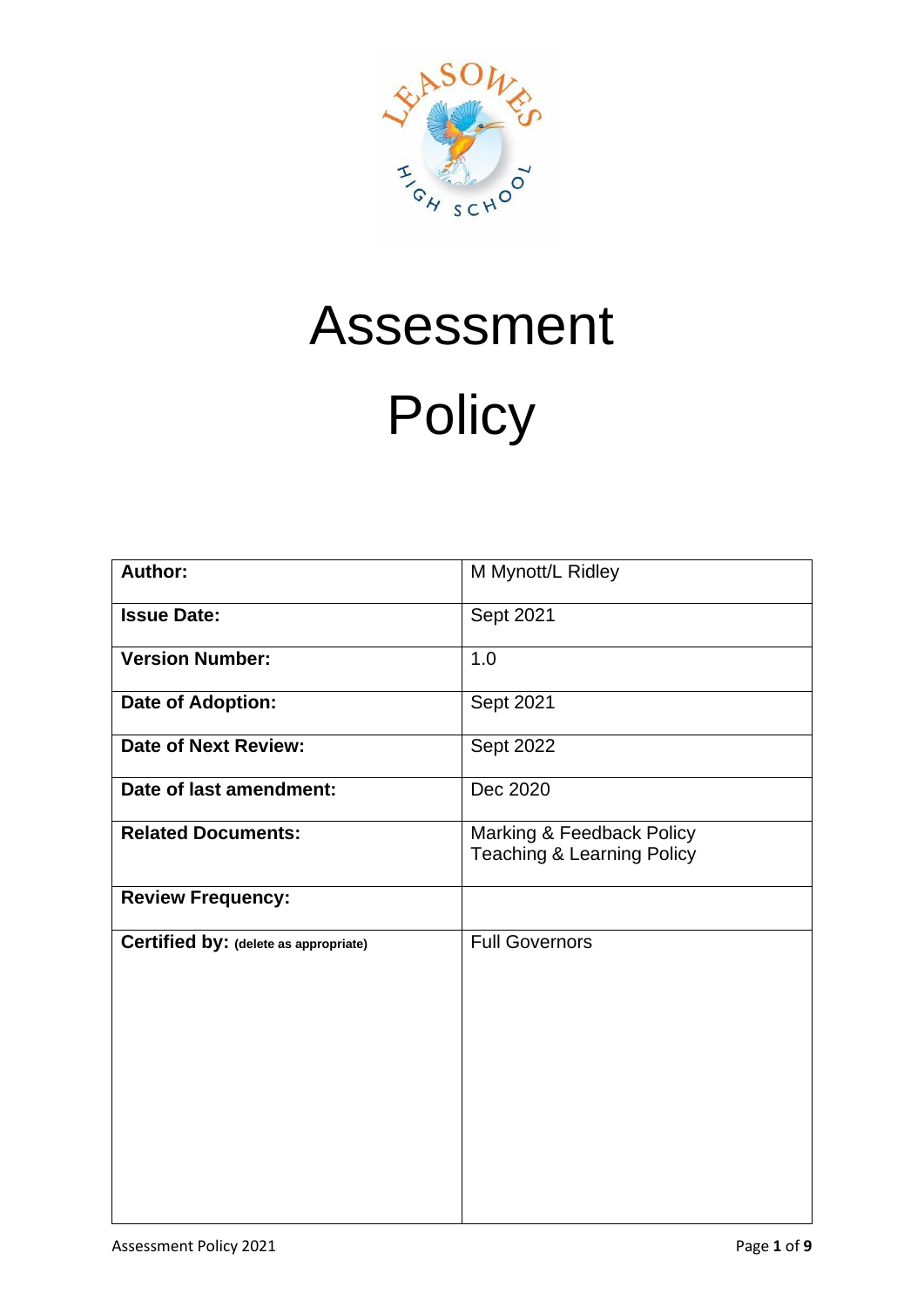## **Introduction**

Assessment is the range of activities through which we come to know about the abilities and achievements of our students and the extent of the knowledge, skills and understanding that they have developed. It is the vehicle by which we can advise students(and others) of their progress, their targets and how to close the gap that might exist between their targets and levels of attainment. It is an integral part of effective arrangements in Leasowes High School and has been based on consideration of statutory responsibilities placed on schools, current practice and evidence from research that is commonly accepted. This policy applies across all Key Stages taught within the school.

#### **Related Documents**

- Marking Policy
- Literacy policy
- Teaching & Learning

#### **Rationale**

Assessment serves three fundamental purposes:

- 1. To help students learn.
- 2. To help teachers teach more effectively and adopt a more personalised approach to the needs of their students by recognising gaps of knowledge.
- 3. To provide relevant and accurate information about attainment for students, parents/carers, teachers and stake holders (e.g., to decide on student groupings or provide relevant career advice).

It is more helpful to regard the nature of assessment in two ways:

- Assessment **for** learning (formative assessment), this involves the continuous use of classroom assessments to improve learning.
- Assessment **of** learning (summative assessment), measures what learners know or can do at a particular point in time.

# **We recognise the great importance that formative assessment has on motivation, self-esteem and learning.**

This policy provides the framework for all school assessment practice, whilst recognising that different assessment strategies will be appropriate at different times in various areas of curriculum. Departments will develop assessment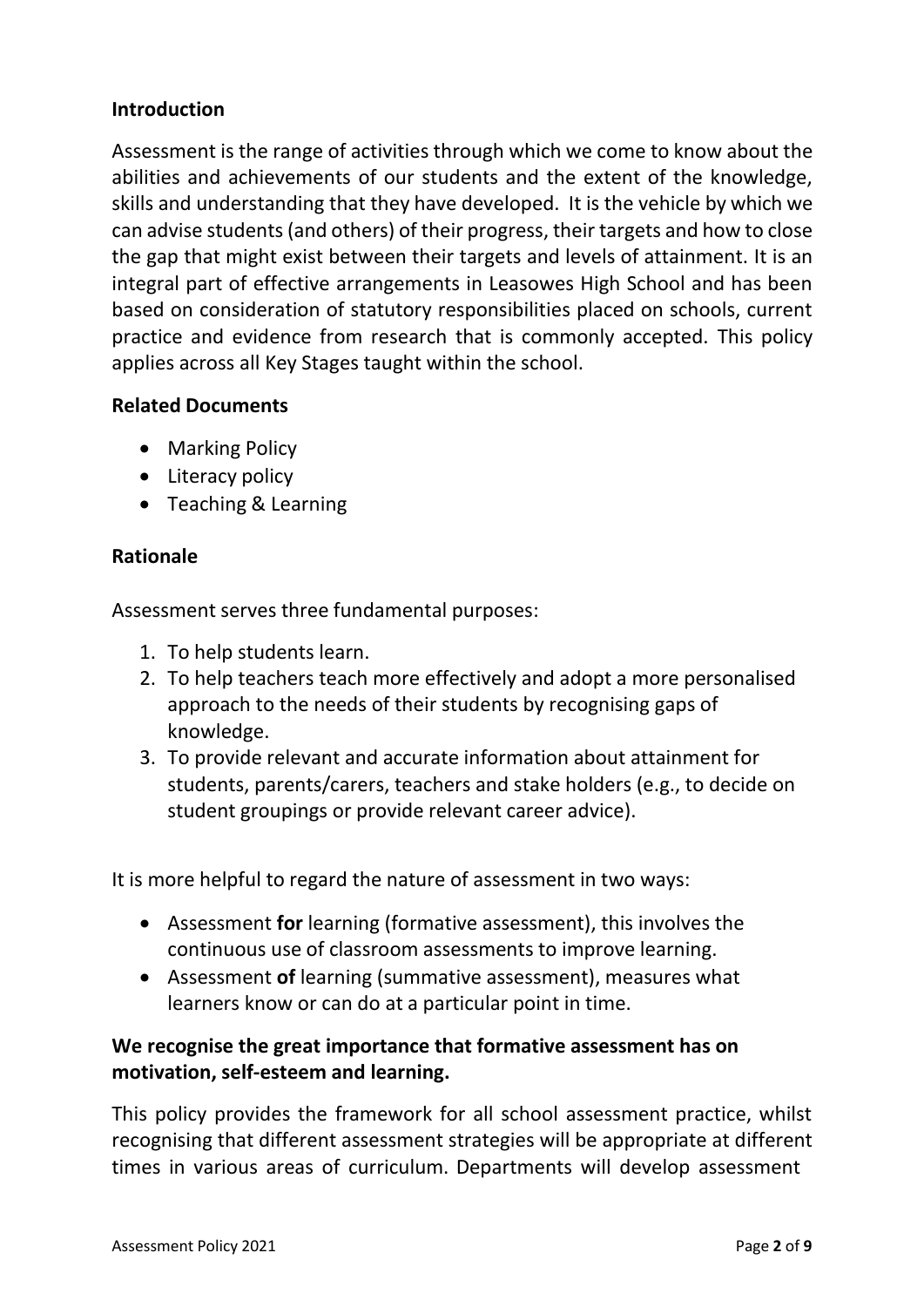policies and practice which are consistent with school policy. Schemes of Work for each subject will specify appropriate assessment opportunities and methods.

## **Assessment for learning**

The details of how and when formative assessment will take place are specified in schemes of work. Lesson planning will identify opportunities for mini-reviews during individual lessons.

To ensure that assessment is used to help students learn effectively, the following features will be evident in classroom practice:

# • **Involving students in their learning Teachers will:**

- o ensure that target stickers are clearly displayed on books/folders. All targets are aspirational based on KS2 data.
- $\circ$  have high expectations by the end of Key Stage 4 they will be expected to have made progressin line with or better than national outcomes for similar students.
- $\circ$  explain the reasons for the lesson or activity and share the learning objectives and learning outcomes
- o share the specific assessment criteria with students; making sure that these criteria can be easily understood by all
- o help students to understand what went well (WWW) and indicate what can be done even better (EBI)
- o show students how to use assessment criteria to assess their own work
- o provide regular opportunities for self and peer assessment
- o use effective questioning techniques to encourage discussion which give vital feedback on the current level of understanding (refer to Blooms taxonomy)

## • **Modelling quality**

## **Teachers will:**

- o share examples of work with students so that they can see the standards they are aiming for
- o encourage students to review examples of work that do not meet the assessment criteria

## • **Giving feedback to students on their work**

This is an essential element in assessment for learning. Teachers will give regular, effective live feedback to students.

- $\circ$  focuses on the task and the learning objective
- o indicate what went well (WWW) and what needs correction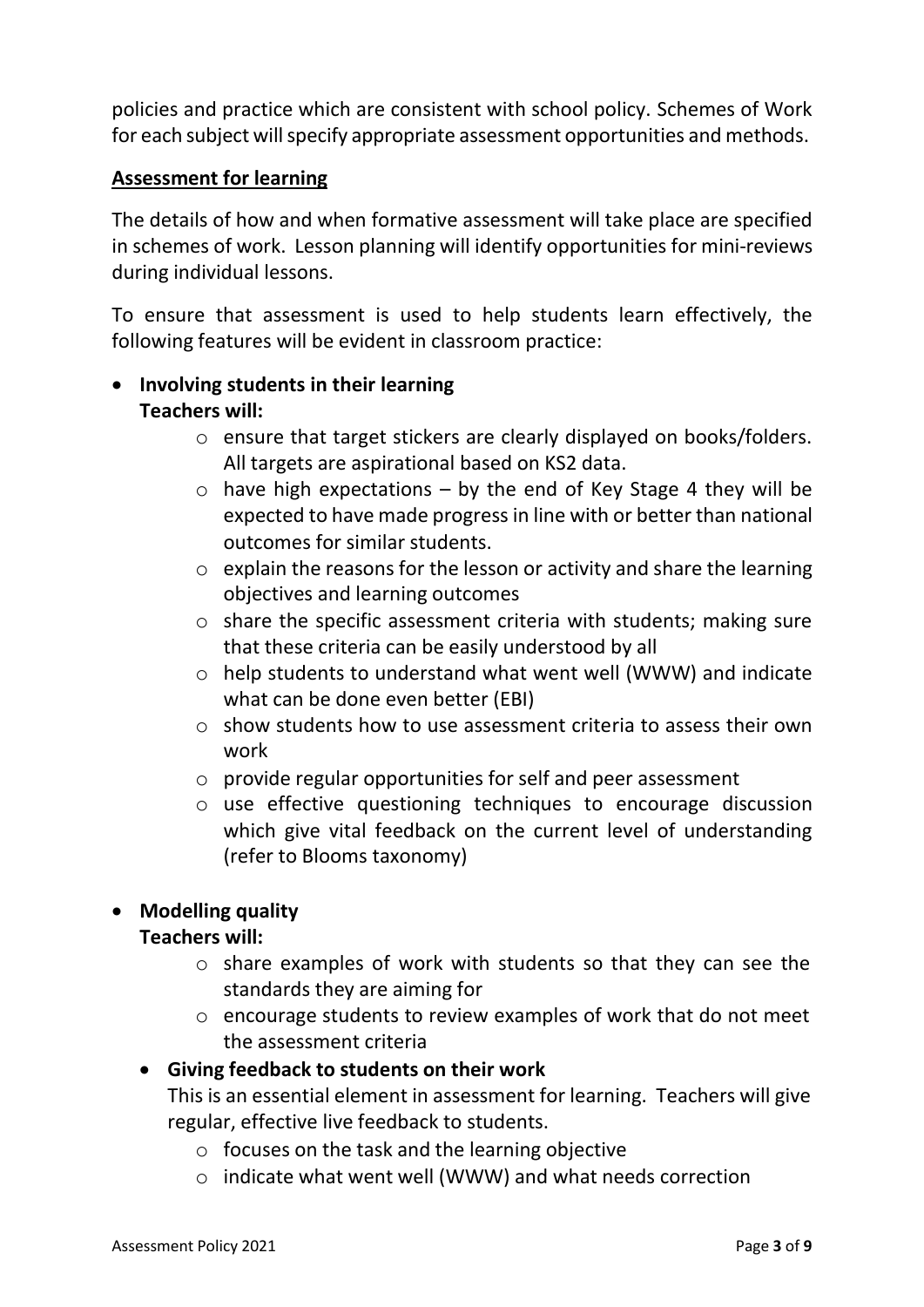- o suggest the next steps students could take to improve their work (EBI) and include a subject specific challenge question/task
- o help students to find alternative solutions
- o show progress from previous feedback
- o marking & feedback policy provides further clarity on how teachers will give students oral feedback each lesson and the approach to written feedback.

## • **Self-assessment and peer assessment**

**Students** will be given opportunities to learn by assessing their own work and that of their peers.

Students will be encouraged to:

- o reflect on their own work
- $\circ$  identify the standard they are trying to achieve
- o think about how to bridge the gap between aspiration and achievement
- o admit problems without the risk of losing self-esteem
- o take time to work problems out for themselves
- o consider a number of possible solutions before deciding on a course of action
- o Students to sign the work when this process has taken place

Teachers are important in this process as opportunities need to be planned into Schemes of Work and assessment criteria shared with students in a suitable format. However, peers can be effective in taking on the role of critical friend and will inevitably enhance their own understanding as a result of this practice.

#### **Assessment of Learning**

#### **Assessment opportunities**

The school will create formal summative assessment opportunities, such as internal examinations, at appropriate times of the year. Other summative assessments will be identified in subject progress via the school tracking system which informs line managers and reporting to parents/carers. There will be 3 external assessments. Parents/carers will receive notification of the external assessments via email, once a term and can be viewed through Aspire. This data will also provide a Progress Score dependent on their Target grade. The School Calendar, which is published annually, contains when these reports will be available. This information is also communicated to parents/carers via the web site & newsletters.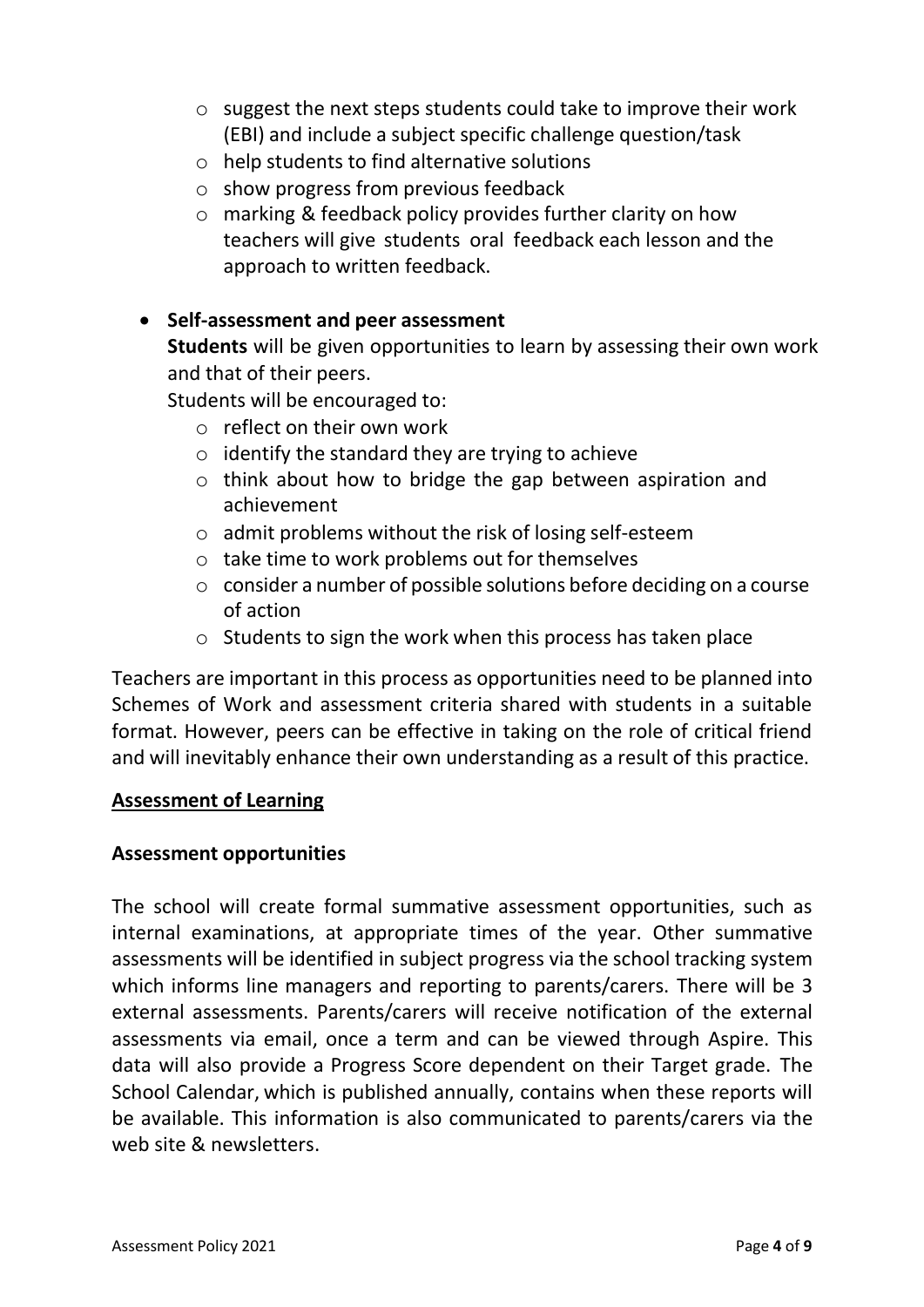It is particularly important that there are significant milestone tasks which provides the evidence for each progress check and allows standardisation across the Subject Area.

This will provide hard evidence against which a student's progress towards his/her target is measured.

### **Methods**

Different kinds of assessment will be used by subject teachers which will fit the purpose of assessment and provide data which is valid, precise and reliable e.g. past questions used at GCSE should be marked using the relevant mark schemes and moderation of some of these tasks at subject level will ensure rigour.

#### **Levels/Grades**

In response to recent changes to assessment made by the DFE (where the use of National Curriculum Levels at Key Stages 1-3 has been abandoned and GCSE grades changed from A\*-C to a new 1-9 system) from September 2015 Leasowes adopted a new assessment system.

All students will receive a Target grade which is aspirational. This is based on their KS2 data and completed by the Invictus Education MAT HQ Assessment Team. At 3 points in a year, students will be given assessments that will provide a progress grade against the target grade from 1-4. Students in year 10 and 11 will have a predicted GCSE/BTEC grade as well as the progress score.

#### **Monitoring & Reporting Progress**

All staff will follow the school system of assessment, recording and reporting progress to parents/carers. All staff are required to take an active role in tracking student attainment against targets and in effecting necessary and appropriate intervention.

#### **Calendar**

All arrangements for assessment, recording and reporting will be agreed by the Senior Leadership Team in consultation with teaching staff. It will be published in the school calendar at the start of each academic year. Details of key reporting points are also shared with parents/carers via the calendar, web site and newsletters.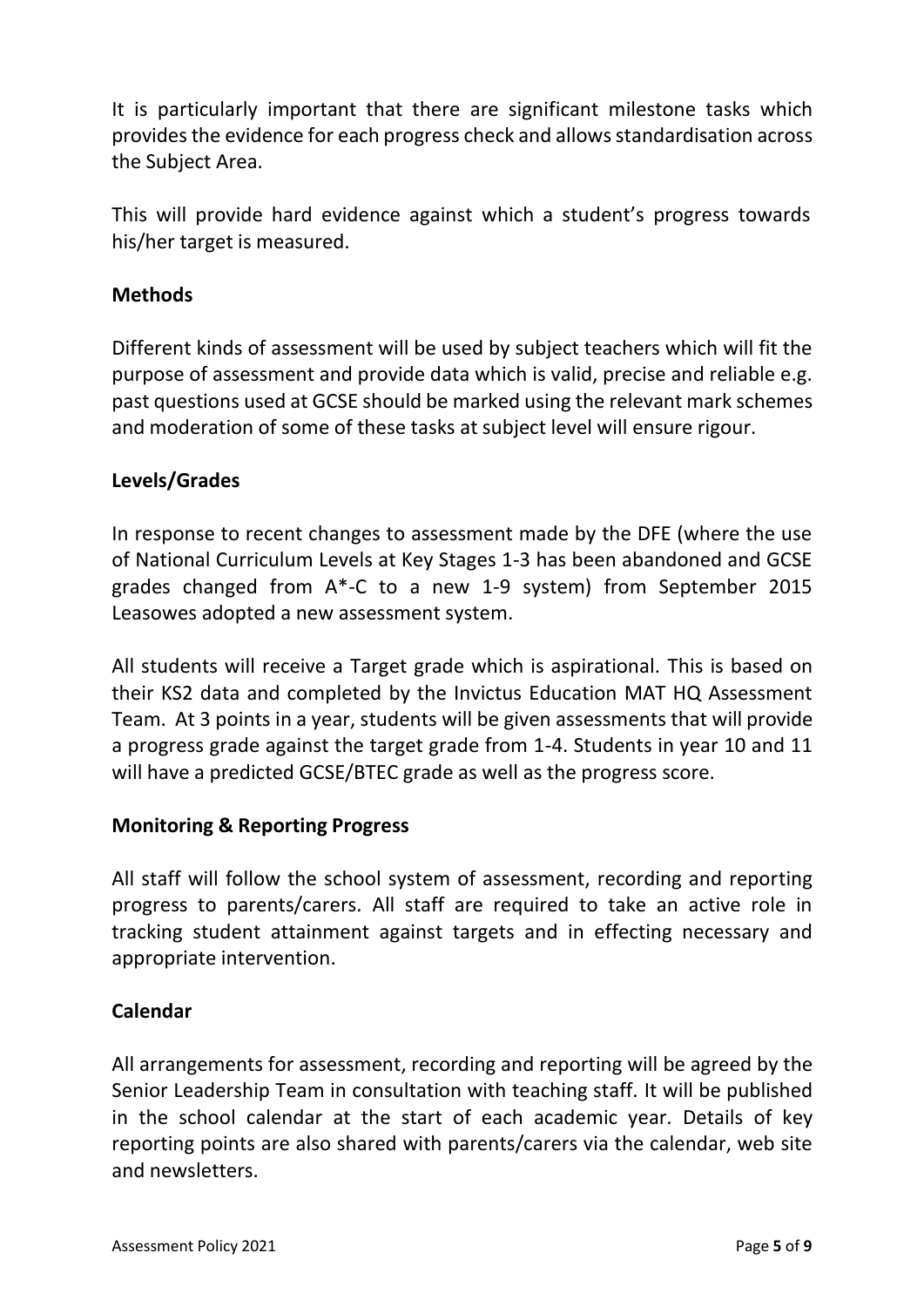### **Standardised Work**

Curriculum Managers are encouraged to keep portfolios of student work as exemplars of agreed assessment standards. These can be used to support Newly Qualified Teachers and Trainee Teachers on placement. It is also useful evidence of procedures for Subject Reviews and will aid the completion of the Subject analysis data. This will also be available within the MAT and supported with Subject Directors.

#### **Good Practice**

In marking students' work, we need to be guided by good practice (refer to the 'Marking & Feedback Policy')

- the purpose of marking can be formative, summative or both but it will be used primarily as part of assessment for learning
- emphasis will be placed on the quality of feedback given, which will be specific in indicating:
	- what went well (in relation to the assessment criteria) WWW
	- what needs correction or what aspects need further improvement/progress - EBI
- marking may be carried out by teachers, peers or self; teachers will decide on an appropriate balance
- written comments must be readable by the student and completed in red pen
- marking must convey that a student's work is valued and must not "deface it"
- staff to follow the school 'Marking & Feedback policy'

As good practice in **assessment for learning**, teachers will:

- have confidence that every student can improve; it is good practice to set aspirational targets as well as minimum targets for some students
- decide how and when to assess students' attainment
- relate assessment to learning objectives which are shared with students
- develop students; understanding of success criteria within each subject area
- use a range of assessment techniques in the classroom, including observation and the use of appropriate questioning
- put the emphasis on feedback (both oral and written)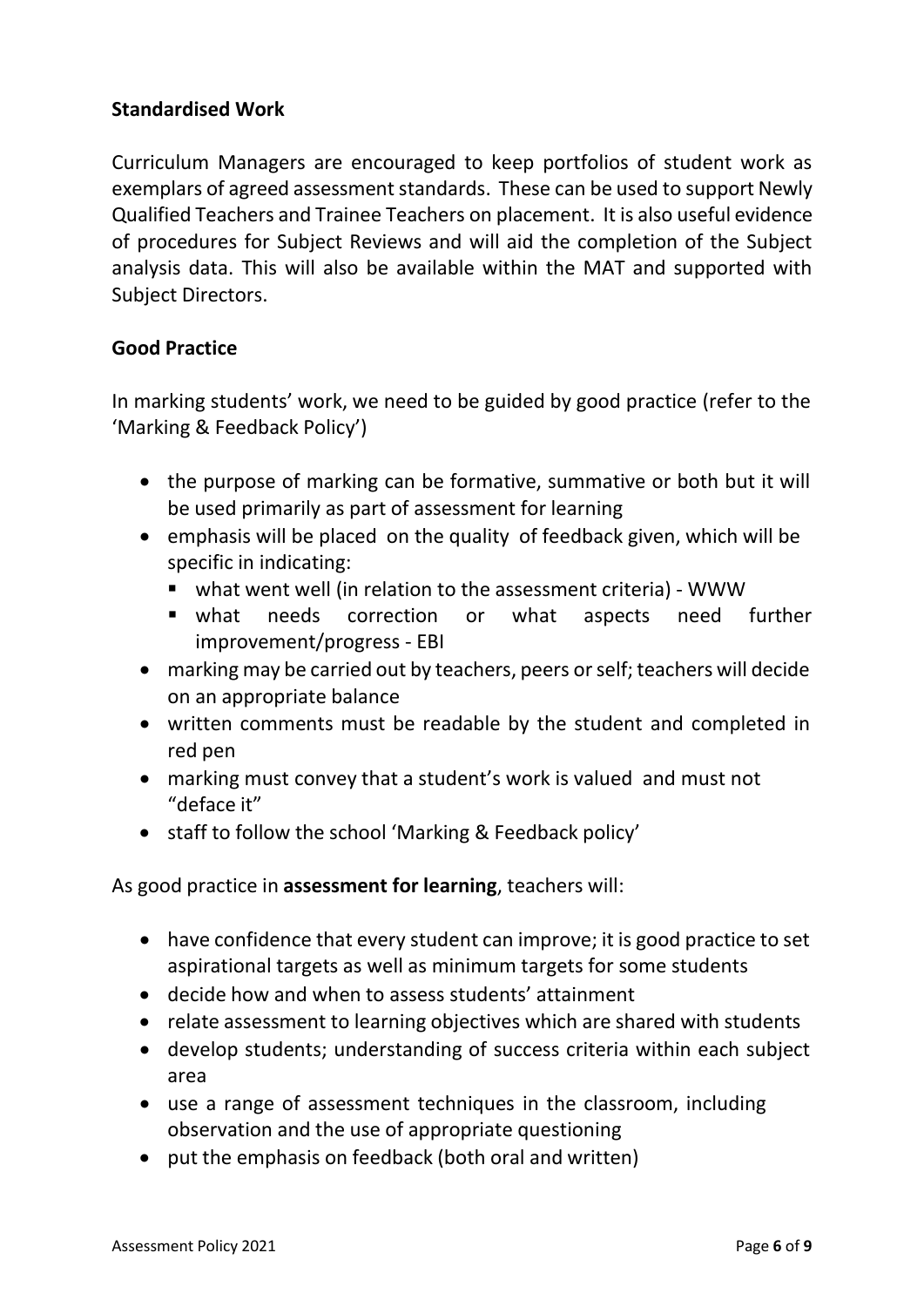- give students the confidence and opportunities to take the action needed to improve; refer to the process 'DIRT' (dedicated improvement & reflection time)
- record the progress of individual students
- adjust teaching to take account of the results of assessment
- involve students in developing the skills required for peer and selfassessment

# **Literacy**

All teachers have a responsibility to develop students' literacy skills. It will be appropriate to provide feedback about spelling, punctuation or other aspects of writing. However, literacy objectives may not have formed part of the learning intentions or success criteria for the work carried out. It would also be an unrealistic aim and counterproductive to mark every grammatical error in every piece of students' written work. A balance needs to be struck. At KS4 it is important to support the development of literacy skills for students who are at critical grade boundaries. It is important to correct subject specific vocabulary. Students are encouraged to take ownership of improving their literacy by using the 'take 5' approach as seen in the student planner.

## **Monitoring and Evaluation**

Each student has the responsibility to:

- record their targets for each subject in their planners and on their exercise books/folder
- read and take note of feedback given by teachers self-evaluation
- address the suggestions for improvement and show the progress they have made
- ask for clarification where necessary
- write their response where necessary

Each subject teacher has a responsibility to:

- keep clear records
- use the data to support gaps in knowledge
- contribute to the subject area's systems for tracking student progress against targets, including taking appropriate action to implement intervention strategies within the classroom
- use the data to plan for different needs of the students they teach
- share learning objectives for every lesson in a language that is accessible.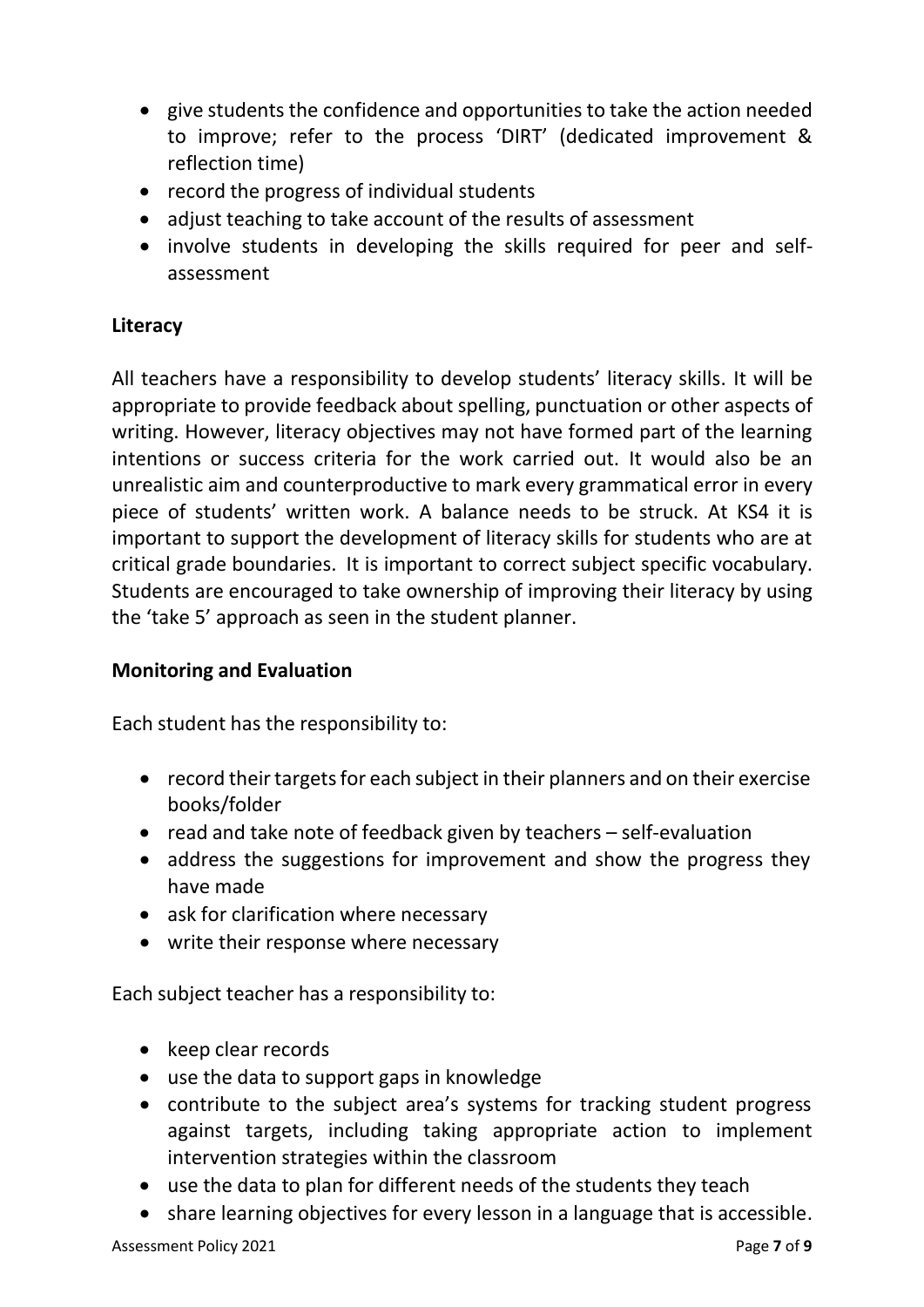- use plenary sessions (and progress checks during lessons) to enable students to know what they have learnt and what they need to do next
- ensure that students are aware of the criteria for assessment and to help students to develop the necessary skills to review their performance in their subject
- make oral and/or written comments which should help students identify the strengths of their responses and show how the work could have been improved to achieve the criteria for a higher level
- participate in the standardisation of assessment and work scrutinised within the Subject Area
- praise students who are meeting or exceeding their target grade
- refer a student whose work continues to be unsatisfactory and are felt to be underperforming to their Curriculum Manager, and to implement intervention strategies within the classroom context to help address the situation (if necessary in conjunction with other colleagues) and to inform parents/carers

# **Curriculum Manager**

Curriculum Managers have a responsibility to:

- provide a Scheme of Work which clearly illustrates the range of assessment opportunities and allow students to develop a critical approach to their own learning.
- making sure that departmental policy is clearly stated and is contained in the departmental handbook
- monitor the implementation of the assessment policy by subject teachers by:
	- checking data is in all mark books/electronic system
	- monitoring the regular marking and feedback of work
	- ensuring that data is used to differentiate work for each class
	- monitor the policy through classroom observation, work scrutinised and student questionnaires
	- record their findings and action points
	- facilitate training and support for staff in assessment, recording and reporting practices which affect their particular area
	- ensure standardisation of tasks across the Subject team
- develop assessment for learning strategies which are embedded in the good practice of their area and to disseminate these across the school
- evaluate assessment tasks and strategies across their Subject area on a regular basis